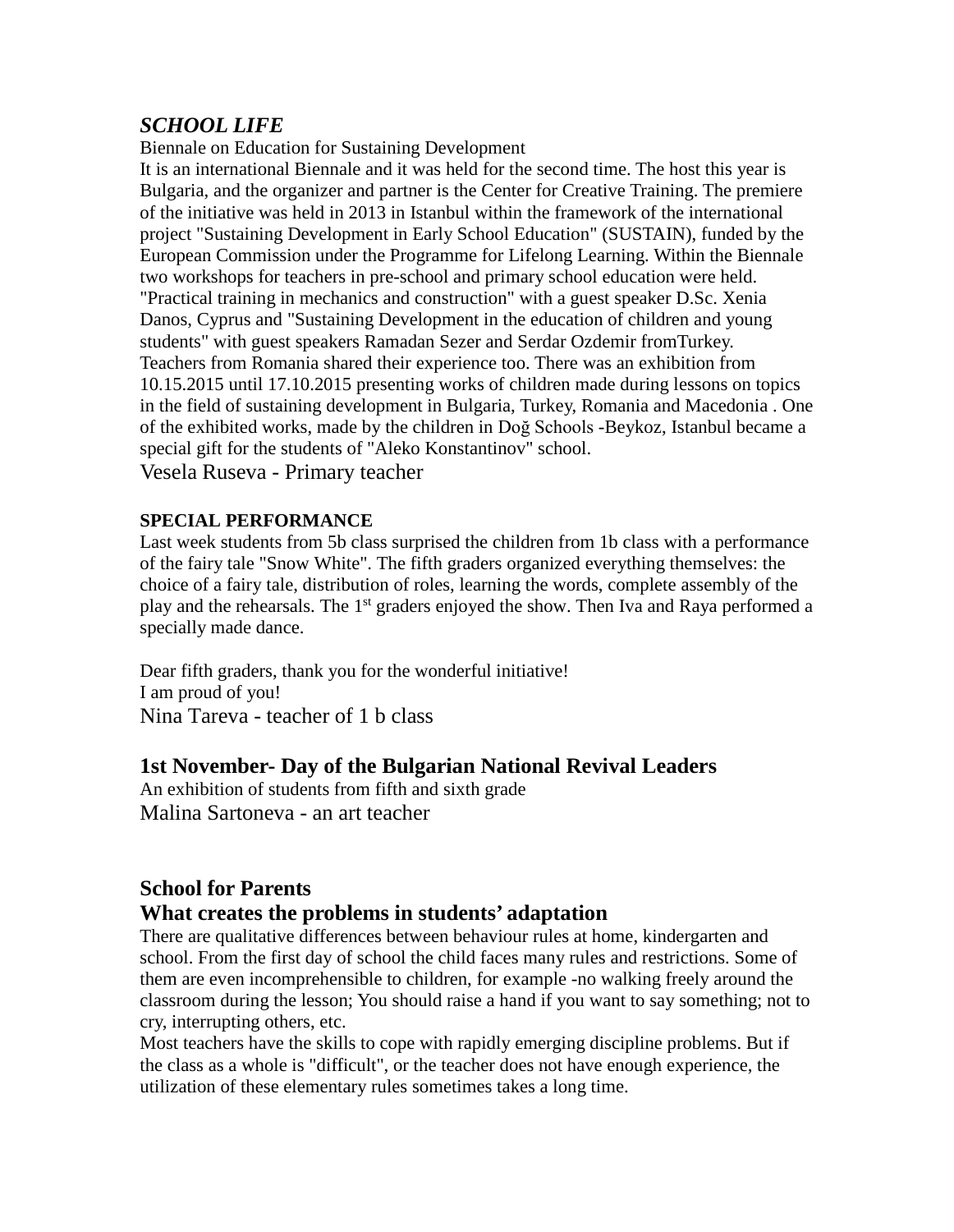• School performance is the second major factor in the adaptation of first-graders. There are various objective reasons why children may not initially show their

real abilities and gradually acquire the status of a "failure." The main risk factors for this are the health problems of the child or another family member, poor living conditions, serious financial difficulties of their parents, poor family climate (conflicts between adults prolonged absence of a parent etc.

A significant impact on the success and self-esteem has the child's own sense of competence in the learning process. Essentially self-assessment is a subjective sense of personal worth (self-esteem, self-acceptance), which is formed mainly as a result of parental respect. But school-age children begin to take into account the opinion of other significant people from the surrounding environment and in the first grade such are the teacher and the classmates.

Part of the first grade students are for the first time within a competitive environment. Parents have a particularly important role in creating the right emotional environment that helps the adaptation of the child. Psychological studies consider several key factors in parental attitudes that have a significant impact on:

- 1. A realistic idea of the current level of development of the child when it enters the school.
- 2. Faith in the abilities and future success of the child.
- 3. Expression of warmth and love for the child.
- 4. Regular communication between parents and child.

Going to school is the first separation from the family for some of the first-graders. The greater these differences between the family and school are, the more difficult the adjustment is. At school the child gets more independence, but there are more liabilities -to be precise, diligent, disciplined, to pay attention in class etc.

The experience of primary school teachers shows that difficulties in adaptation occurr rarely in children who have attended kindergarten. They show greater independence and self-confidence, better communicate and make friends with peers, have a close relationship with the teacher.

Because of all this they quickly adapt to the new environment. Obviously in this case helps their social experience in the kindergarten.

Zdravka Petrova-pedagogical advisor

## **Library - Info Center Reader diaries**

,, I like fantasy novels", "To me ,, Bulgarian folk tales" ,, I choose scary stories ",, Encyclopedia" - such responses give the third graders who already have gained, though a little readers experience, and may determine their preferences. However difficult, should they be asked the question ,, Why don't you like this book? ". They often respond that they do not understand it, but they never actually care to understand it. Here the librarian interferes with tips: How to properly make their choice, how to understand the book better, when and how to read.

Our meeting in extracurricular reading hours were dedicated to these questions and more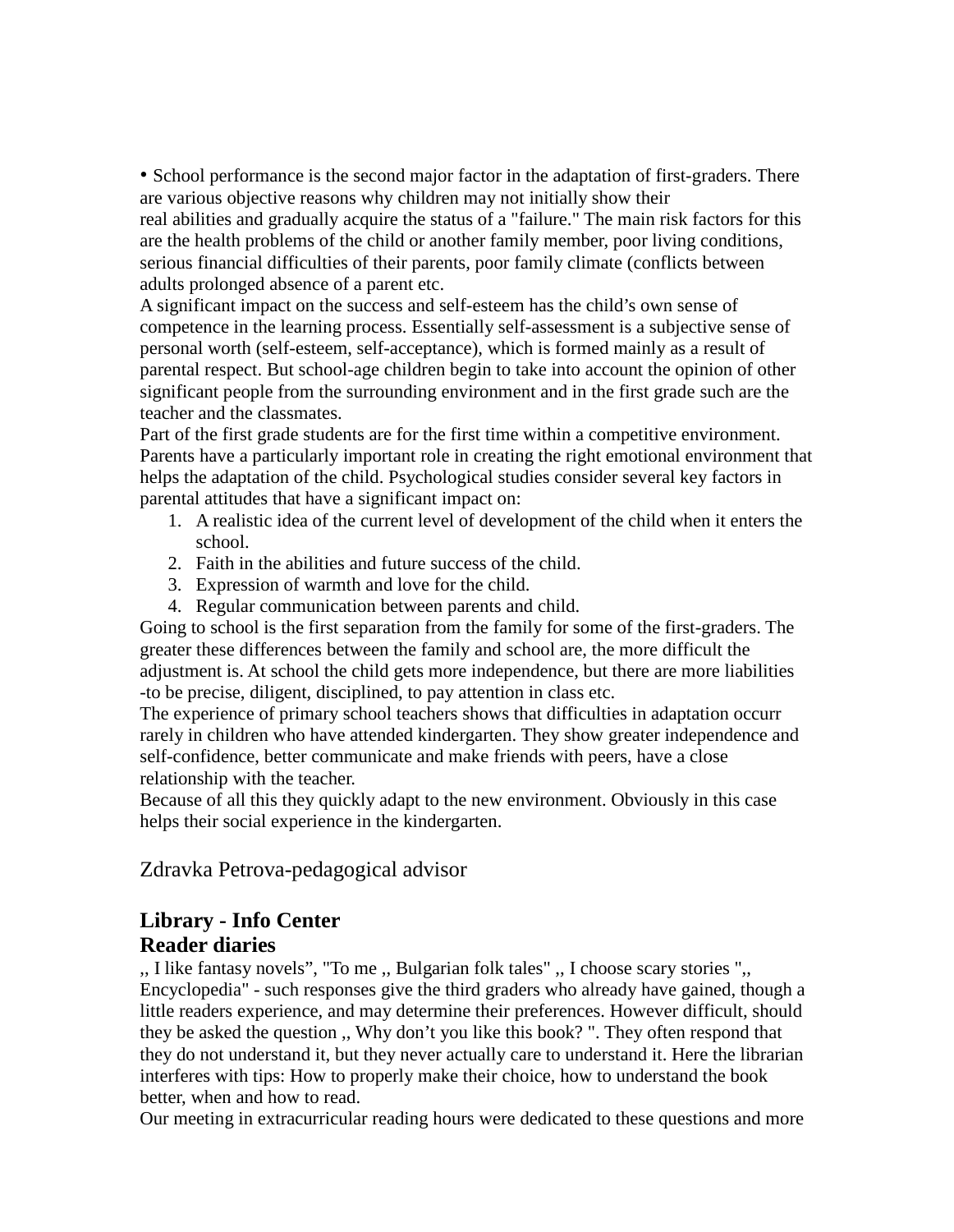- ,, Do you regularly keep your reader's diary? ". Impressive is the diligence of many students in this direction.

Elena Penisheva - school librarian

### *LANGUAGE PAGE*

#### FRIENDSHIP

**Friendship** is a great gift and only the deserving one can get a true friendship. In this life of

reality, a person always needs a friend with which he/she can spend a time, share the secret

things, have fun, tell jokes and laugh together. It can be said that Friendship is another name

Life.

**Friend** does not only point out the good habits in a friend, but a true friend also points out the bad habits of his/her friends. A true friend saves his companion from all the bad things, and only a true friend can remain by your side at the bad times. And only this defines a True Friendship. **Everyone** know this famous saying and heard many stories on this proverb, and it is

real fact of a friendship.

*A Friend in need is a Friend indeed. Stefka Katsarova –English teacher*

# **3 1st October - Halloween**

This day is a good reason to make merry, unusual or scary masks. Pumpkin lantern is required. Here are more ideas for Halloween:

Black cat - an invitation for Halloween

Required materials: cardboard Black - Orange, blue or another colour cardboard. Scissors, glue, Mood!

Take, for example, the orange cardboard and fold it so that you get the card. The size of the cards according to your wish -You do little invitation to slip into the pocket of someone, or if you like as big as the size of a notebook. You can paint black cats on the cardboard. The greater is the card, the more black cats you will need.

Stick them. If you want you can paint houses, pumpkins, moon, stairs. Write the invitation for a party and expect scary masked guests.

## **Pumpkin Lantern**

Feast of All Saints - October 31, traditional decoration is a pumpkin lantern. How to decorate your home and have fun with the whole family with it - it's easy. The necessary materials are: pumpkin - small or medium round - with what you have;a knife;a candle;and eventually cord.

Wash the pumpkin. Cut the lid and carefully clean the interior seed. Cut holes - for eyes and nose or just holes. Place the candle in the middle. It is best to use a small tea candle. If you have nowhere to hang make two or three holes at the top, near the lid and tie with string.Light the candle in the evening - your pumpkin lantern will delight everyone in your home! Success!

Bogdana Mumdzhieva - primary school teacher